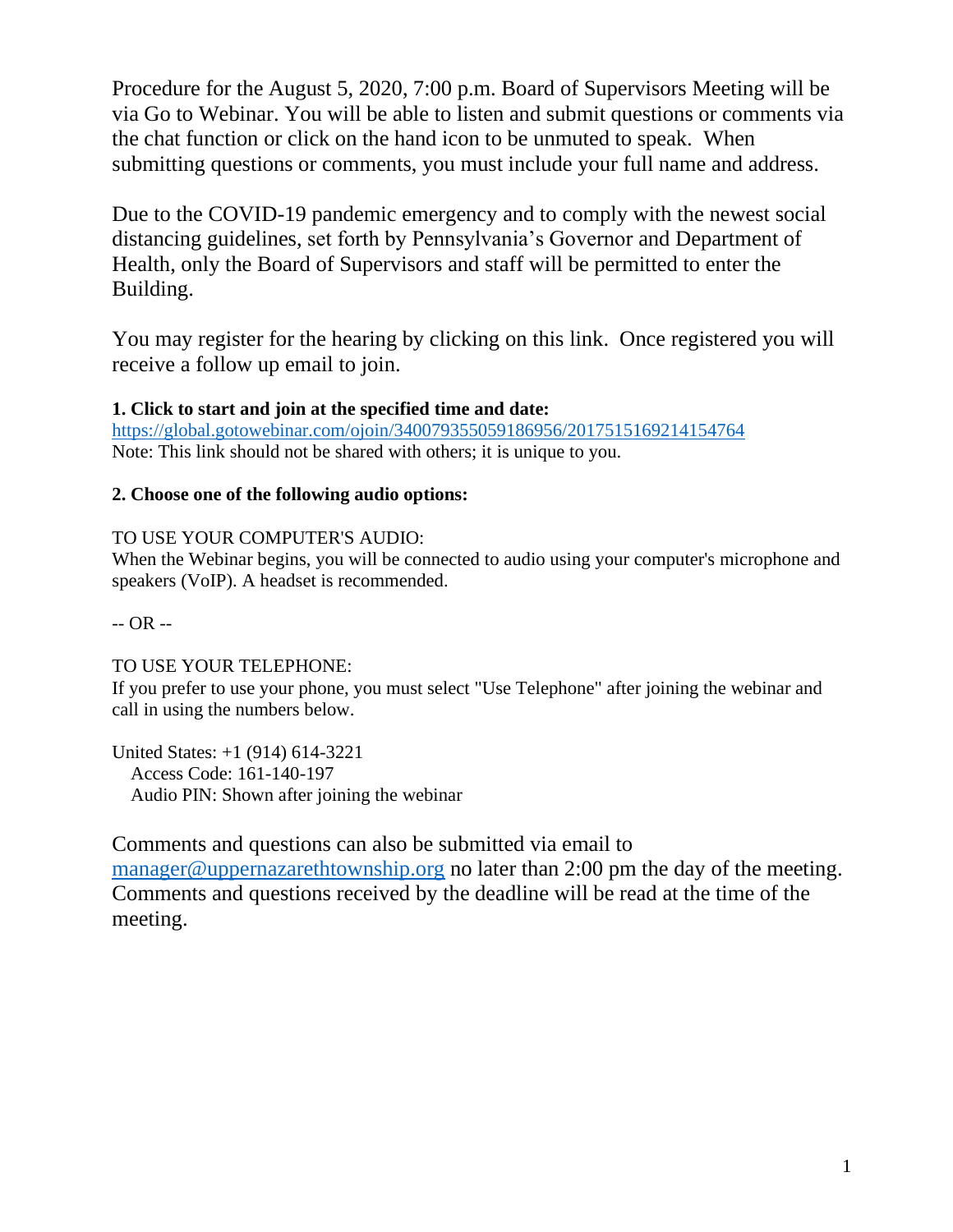### **BOARD OF SUPERVISORS UPPER NAZARETH TOWNSHIP - NORTHAMPTON COUNTY 100 NEWPORT AVENUE NAZARETH, PA 18064 610-759-5341 (T) 610-759-4430 (F)**

# **AGENDA**

## **EXECUTIVE SESSION – 6:15 P.M.**

## **BOARD MEETING August 5, 2020 7:00 p.m.**

### **OPENING**

- ➢ Pledge of Allegiance
- ➢ Roll Call

### **COURTESY OF THE FLOOR (Anyone wishing to address the Board please announce your name and address for the record)**

### **APPROVALS**

- ➢ Agenda
- $\triangleright$  Minutes –Regular Meeting July 1, 2020
- ➢ Bills
- ➢ June 2020 Financial and Treasurer's Report

#### **Mason Rinker – Eagle Scout Presentation**

#### **SUPERVISORS**

#### **TOWNSHIP ENGINEER**

- $\triangleright$  Heritage Village Phase 2 Request No. 7 Letter of Credit Reduction
- ➢ Engineer's Project Status Report

#### **TOWNSHIP SOLICITOR**

#### **TOWNSHIP MANAGER/ADMINISTRATION**

➢ Approval to purchase TV not to exceed \$1000.00

#### **APPROVAL OF DEPARTMENT REPORTS – May and June**

- ➢ Fire
- ➢ Police
- ➢ Public Works
- ➢ Zoning

#### **PUBLIC WORKS**